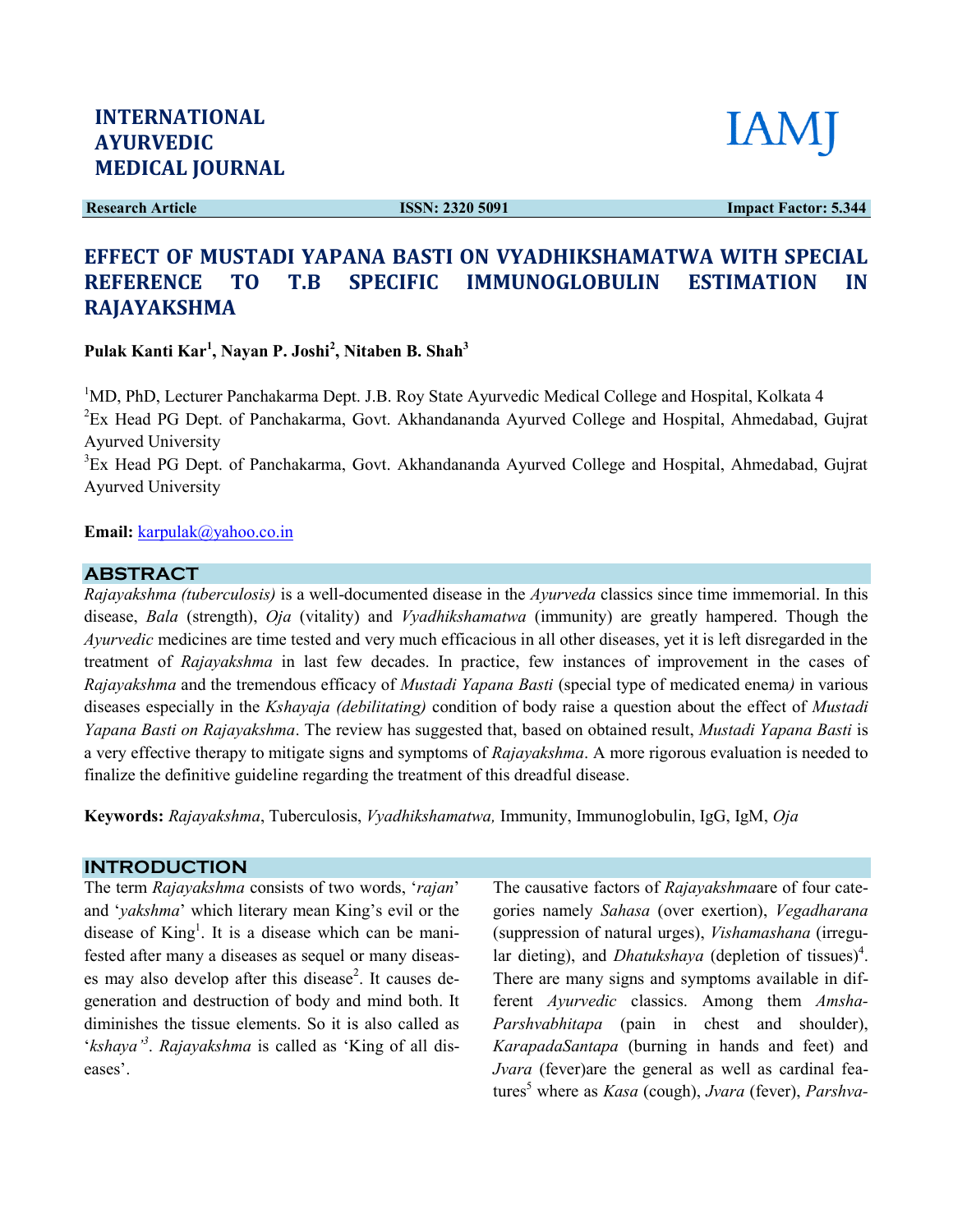Shula (chest pain), Svarabheda (hoarseness of voice), Atisara (diarrhoea), Aruchi (anorexia) are the associated symptoms termed as Shadarupa (six specific symptoms) of *Rajayakshma*<sup>6</sup>.

In classics, EkadashaRupa (eleven characteristic features) of Rajayakshama originating from each etiological factor has been described<sup>7</sup>. In all, eighteen major signs and symptoms have been described which includes Shirasah Paripurnatwa (heaviness in head), Shleshma Chhardanam (cough with sputum), Jwara (fever), Shwasa (dyspnoea), Arochaka (anorexia), Kasa (cough), Shonita-Shthivnam (haemoptysis), Swarabheda (hoarseness of voice), Parshwaruja (pain in the sides of chest), Ansavamarda (pain in shoulder), Atisara (diarrhea), Daurbalya (weakness), Ddaha/Antardaha (burning sensation), Pratishyaya (corhyza), Shula (pain abdomen), Shotha (oedema), Avipaka (indigestion) and Shirahshoola (headache)<sup>8</sup>. Of these total eighteen features; Pratishyaya, Sleshma-Chardana, Shonita-Shthivnam, Swarabheda, Jwara, Atisara,Kasa and Shwasa are due to debility of immune system.

In modern perspective, Rajayakshma can be compared with tuberculosis which is an infectious disease caused by 'Micobacterium tuberculosis'. It is a major public health problem especially in developing countries of Asia and Africa. Globally 2 billion people are infected with tubercular bacillus. In 2013, there were 9 million people were affected with T.B and 1.5 million deaths due to this disease<sup>9</sup>. In 2012, there were an established 1,70,000 deaths of multi drug resistant T.B  $(M.D.R-T.B)$  and 450,000 new cases of MDR-TB<sup>10</sup>. In India, more than 40% of an adult population is infected with T.B and about 2.1 million people develop T.B in India in  $2013<sup>11</sup>$ . The predominant symptoms of pulmonary T.B are cough, dyspnoea, chest pain, haemoptysis. In addition, there may be constitutional symptoms such as fever, night sweat, anorexia, loss of weight and tiredness $^{12}$ . So tuberculosis is a dreadful disease in developing countries of the world. Its management includes varieties of anti tubercular drugs which have various side effects. Therefore, there is definite need to explore more efficacious and radical cure to the illness. With this background, present clinical study has been intended to assess the efficacy of 'Mustadi yapana basti' in immune deficit state of Rajayakshma.

## Aim and Objectives:

- 1. To assess the role of Vyadhikshamatwa (immunity) in Rajayakshma with special reference to T.B. specific Immunoglobulin estimation.
- 2. To assess the efficacy of Mustadi yapana basti in the signs and symptoms of Rajayakshma.
- 3. To assess the efficacy of Mustadi yapana basti in the T.B. specific Immunoglobulin level.

## Materials and Methods:

- A. Study Area: Total 12 patients of Rajayakshma were selected from the OPD of Govt. Akhandanand Ayurveda College and Hospital and Maniben Hospital, Ahmedabad.
- B. Sample size: 12 patients.
- C. Sample design: selected patients of Rajayakshma were administered Mustadi yapana basti with classical method for consecutive eight days in the first month followed by a placebo tablet prepared from roasted wheat in a dose of two tablets (250 mg each) twice daily for 21 days. In the second month, same schedule was repeated with basti therapy for initial 8 days followed by placebo tablets for another 21 days. Throughout the entire therapy, patients were advised to avoid 'Pariharya' (things to be avoided) subjects and to maintain a planned dietary regimen. Laboratory investigations were repeated after the completion of therapy. Body weight is measured in every month. Total therapy was performed in OPD level.
- D. Study period: 2 months
- E. Drop out: No drop out was there, but T.B specific Immunoglobulin level could be estimated before and after treatment in eight patients only.
- F. Follow up: Patients were reviewed after interval of every 7 days for a period of 60 days. In the follow up, patients were assessed on the basis of assessment criteria.
- G. Inclusion criteria: Patients having classical signs and symptoms of Rajayakshma according to Ayurvedic classics and having at least one positive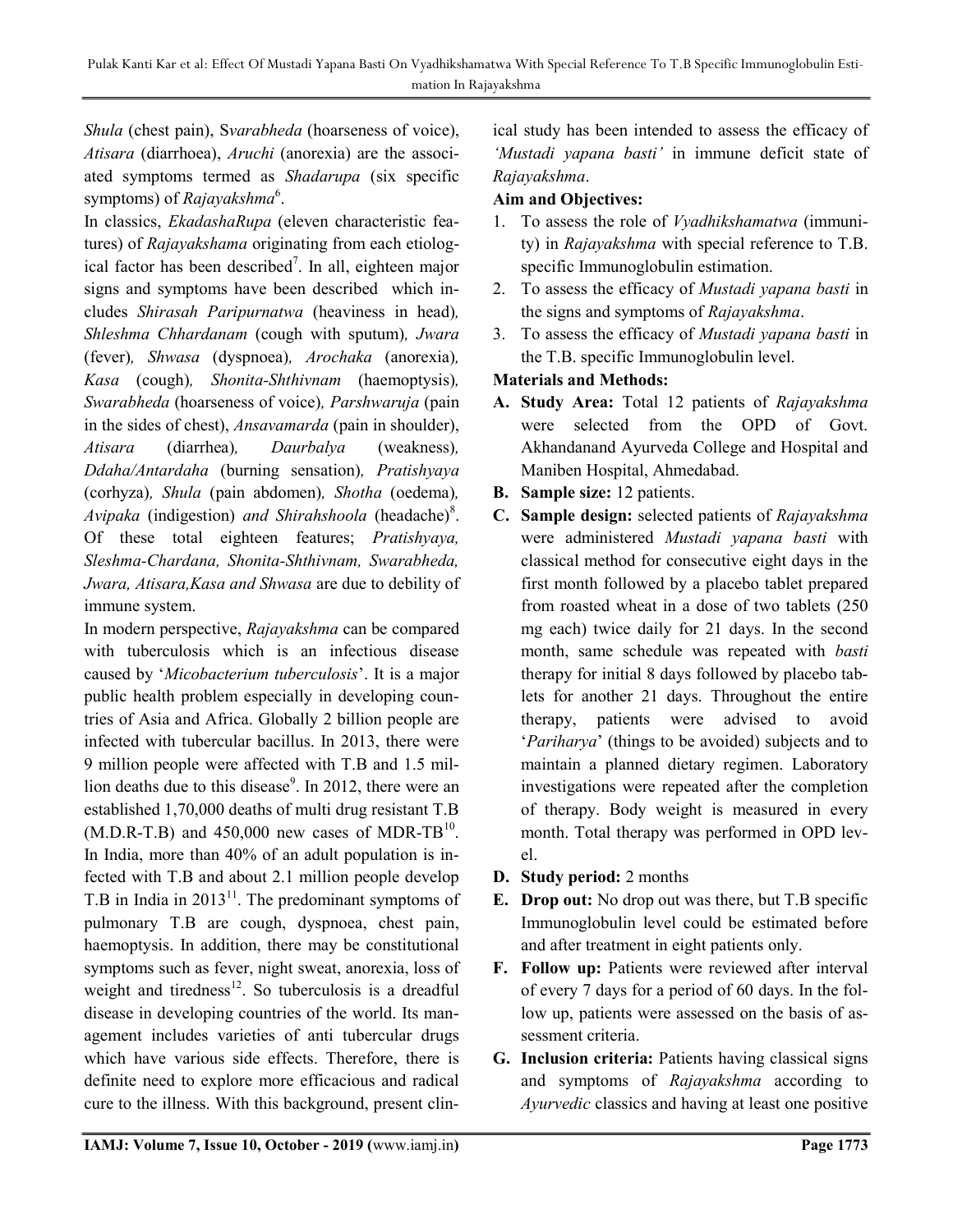value of T.B specific IgG and IgM were selected for this study irrespective of their age, sex, religion, caste, socio-economic status etc.

H. Exclusion criteria: Patients of Rajayakshma having severe systemic disorder such as AIDS, malignancy, diabetes mellitus, leprosy and hypertension etc. were excluded from this study.

## I. Diagnostic criteria:

- 1. Detailed history on the basis of classical signs and symptoms of the disease Rajayakshma.
- 2. Estimation of T.B specific Immunoglobulin: at least one positive value of T.B specific IgG and IgM.

Preparation of Mustadi yapana basti: Kwatha (decoction) for Mustadi yapana basti is prepared from 25 gm each of musta (Cyperus rotundus), ushira (Vetiveria zizanoids), bala (Sida cordifolia), aragvadha (Cassia fistula), rasna (Pluchea lanceolata), manjistha (Rubia cordifolia), katurohina (Picrorrhiza kurroa), Trayamana (Gentiana kurroo), Punarnava (Boerhavia diffusa), Bibhitaka (Terminalia bellerica), Guduchi (Tinospora cordifolia), Gokshura (Tribulus terrestris), Shalaparni (Desmodium gangetium), Brihati (Solanum indicim), Prishni Parni (Uraria picta)along with eight madana phala (Randia dumetorum). Kwatha is prepared by adding eight times of water. Kwatha is to be taken 250 ml and added with 250 ml of cow milk and boiled again till it reduces to 250 ml.

## Table 1

Kalka (paste) was prepared with the powders of kutaja (Holarrena antidysentrica), priyangu (Callicarpa maerophylla), shatapushpa (Anetum sowa), rasanjana, yastimadhu (Glycyrrhiza glabra) and kantakari (Solanum surattense) in equal parts. $13$ 

After preparation of kwatha and kalaka, basti recipe was prepared as per classical method<sup>14</sup>. First of all, 12 gm of saindhava (rock salt) is to be added with 125 ml of honey. 125 ml of ghee is to be added then. 60 ml of kalka followed by 250 ml of kwatha are to be added into it and stirred properly. Then 100 ml of mamsa *rasa* (meat soup) is to be added with it<sup>15</sup>. Few among the patients refused to add mamsa rasa because of their religious practice, 100 ml of masurayusha (soup of masura pulse) was added instead of mamsa rasa in those cases.

Dose: Mustsdi Yapana Basti was given to the patient for consecutive 8 days in a dose of approximately 600-650ml/day as per the ability of retention of a patient on that particular day.

Diet: Patients were advised to take diet which is indicated for Rajayakshma and to avoid Apathya (not suitable foods). The patients, who are non vegetarian, were advised to take mutton, chicken, etc. All were recommended to take milk daily and to maintain their routine diet without much alteration.

Criteria for assessment: The signs and symptoms of the patient were assessed before and after treatment by grading them with some special scores. They are as follows:

| Symptom          | Grade          | Findings                                             |
|------------------|----------------|------------------------------------------------------|
| Kasa             | $\theta$       | No Kasa                                              |
|                  |                | Kasa Vega sometimes                                  |
|                  |                | Frequent Kasa but not troublesome                    |
|                  | 3              | Troublesome Kasa but not disturbing the sleep        |
|                  | 4              | Very troublesome Kasa not allowing to sleep in night |
| Jwara            | $\theta$       | No <i>Jwara</i>                                      |
|                  |                | Some days in a weak                                  |
|                  | $\overline{2}$ | Fever everyday but have mild grade                   |
|                  | 3              | Fever everyday but have moderate grade               |
|                  | 4              | Fever everyday with severe grade                     |
| Rakta nisthivana | $\Omega$       | No haemorrage                                        |
|                  |                | Sometimes some drops of blood in sputum              |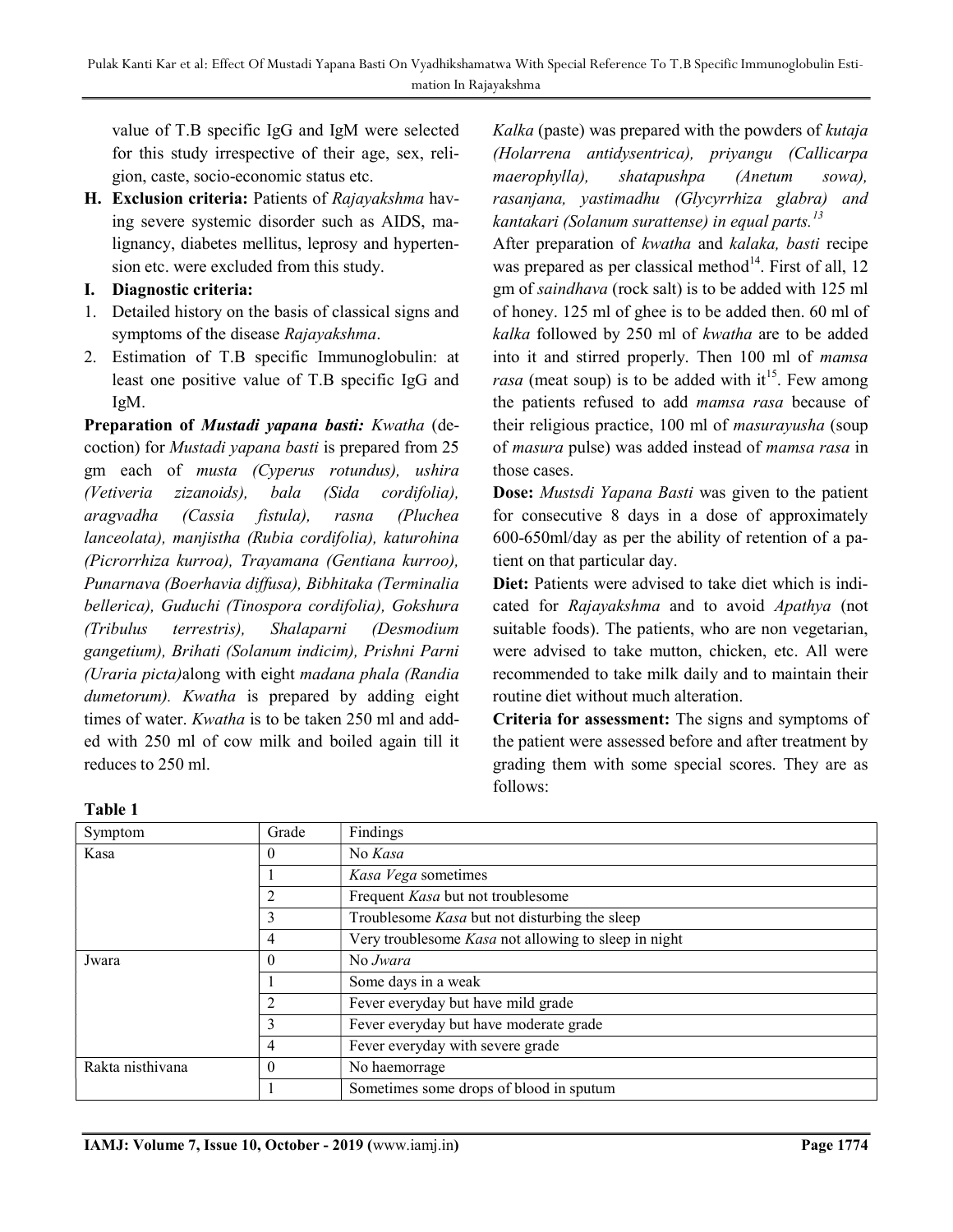Pulak Kanti Kar et al: Effect Of Mustadi Yapana Basti On Vyadhikshamatwa With Special Reference To T.B Specific Immunoglobulin Estimation In Rajayakshma

|             | $\overline{2}$          | Sputum always contains some drops of blood   |
|-------------|-------------------------|----------------------------------------------|
|             | 3                       | Blood stained sputum                         |
|             | $\overline{4}$          | Frankblood in sputum                         |
| Swarabheda  | $\theta$                | Normal voice                                 |
|             | $\mathbf{1}$            | Slight hoarseness of voice                   |
|             | $\overline{2}$          | Hoarseness of voice                          |
|             | 3                       | Difficulty in distinguishing pronunciation   |
|             | $\overline{4}$          | Unable to distinguishing pronunciation       |
| Daurbalya   | $\theta$                | No Daurbalya                                 |
|             | $\mathbf{1}$            | Fatigue after heavy work                     |
|             | $\overline{2}$          | Unable to do heavy work                      |
|             | 3                       | Unable to do slight exertion                 |
|             | $\overline{4}$          | Unable to do normal routine work             |
| Shwasa      | $\theta$                | No Shwasa                                    |
|             | $\mathbf{1}$            | Shwasa after heavy work relieved by rest     |
|             | $\overline{2}$          | Shwasa after heavy work not relieved by rest |
|             | 3                       | Shwasa on slight exertion                    |
|             | $\overline{4}$          | Shwasa even at rest                          |
| Shiroruja   | $\theta$                | No Headache                                  |
|             | $\mathbf{1}$            | Sometimes Headache                           |
|             | $\overline{2}$          | Headache quite often                         |
|             | $\overline{\mathbf{3}}$ | Continuous Headache but not disturbing sleep |
|             | $\overline{4}$          | Unable to sleep due to Headache              |
| Pratishyaya | $\theta$                | Not seen                                     |
|             | $\mathbf{1}$            | Mild                                         |
|             | $\overline{2}$          | Moderate                                     |
|             | 3                       | Marked                                       |
|             | $\overline{4}$          | Severe                                       |

Observations and Results: The results obtained are critically and statistically analyzed and presented in the form of tables.

Observation-Total twelve patients were selected for the study comprising eleven males and one female. Of these 33.33% of patients were in the age group of 30- 40 years. Maximum of them (58.33%) were from lower socio-economic status. Mostly (83.34%) of these patients were used to Vishamashana (irregular dietary habits) and Jatharagni (digestive power) of 66.67% of patients was of Mandagni (a type of Agni) type. In 41.67% of the patients, kshaya was found as the causative factor for rajayakshma.

All these cases were having Jwara while Swarabheda, Kasa and Shwasa were seen in 91.67%, 50% and 91.67%, respectively. Besides that shleshmachhardana and pratishyaya were found in 66.67% and 83.33% cases. Shonita-sthivana was observed in 16.67% patients. But none of the case in the study was having atisara.

Result: Complete relief was obtained after therapy in jwara, Shonita sthivana, Pratishyaya, Shoola, Shirah shoola and gradual loss of weight (100%). Shwasa was relieved up to 71.43%. Kasa was relieved up to 85%. Swarabheda also was mitigated up to 81.82%. The relief in Shirah shula and Shleshma chhardana were 95.83% and 94.12% respectively. IgG, IgM, ESR level were decreased 23.11%, 10.63% and 37.88% respectively after therapy. Body weight and Hb percentage were increased 8.88% and 12.60% respectively after two months.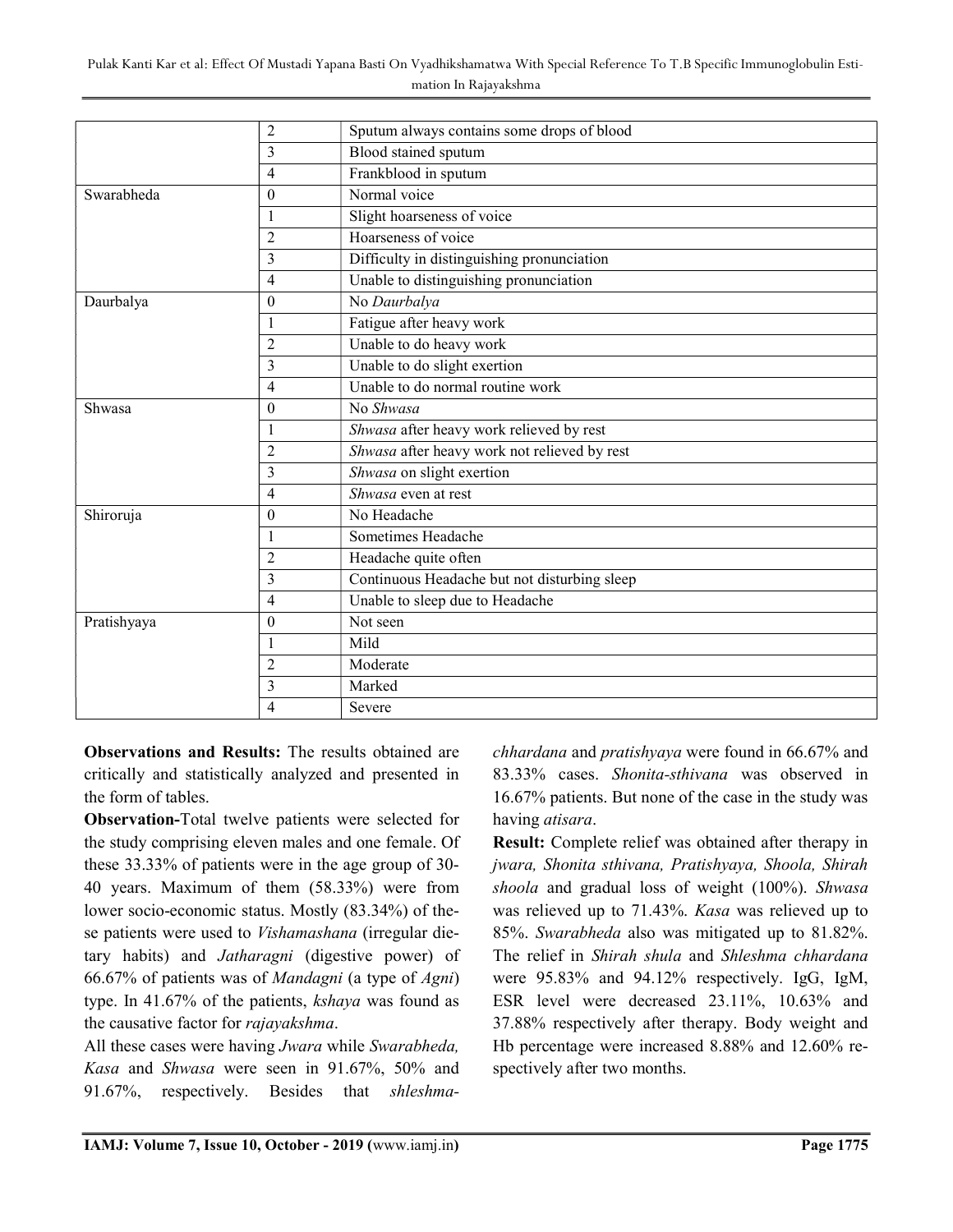## **DISCUSSION**

Rajayakshma is a disease in which Bala (physical strength), Oja (elan-vitae) and Vyadhikshamatwa (immunity) are hampered. Healthiness of *Dhatu* (tissues) and Agni (digestive fire) maintainsBala of the Body. By some specific Nidana (causative factors) like Sahasa (strenuous physical work), Sandharana (withholding the natural urges), Kshaya (diminution of body tissues) Vishamasana (irregular eating habits), and Upasarga (contamination), Dhatu and Agni become altered to manifest the disease Rajayakshma<sup>16,17,18</sup>. These causative factors are basically responsible for  $O$ *jo-Kshaya* (deficiency of  $O$ *ja*) state of body. The Oja described here is mentioned for the AparaOja that is different from Para-Oja responsible for life. This Oja is responsible for the physical strength and immunity of the body. It provides Vyadhi bala virodhikatwa shakti (capability to resist the strength of disease). Due to loss of this type of *Oja*, resistance power of the body is diminuend making body susceptible for all type of infections<sup>19</sup>. The bacteria of tuberculosis are able to invade the body in such conditions and become able to proliferate superlatively. So this disease is very much common in immune deficit state of body like H.I.V., corticosteroid or other immuno suppressive therapies<sup>20</sup>. Vyadhi bala virodhikatwa shakti (capability to resist the strength of disease) protects the body form Viprakrista nidana of any disease. If a person takes Ahara (diet) regularly maintaining all the protocols of healthy living, like non holding of natural urges, avoidance to excessive physical workouts and other factors causing diminution of body tissues, he may protect himself from the disease in spite of having Sannikrista Nidana. So in all the Ayurvedic texts, importance has given to the Viprakrista Nidana as prime etiological factors for *rajayakshma*. Though all three *Doshas* are involved<sup>21</sup> in pathogenesis of Rajayakshma, it is the dominance of Kapha that cause obstruction of the channels. Dhatu that cannot be nourished due to obstruction of Srota (channels) acts as Dushya. This obstruction causes provocation of Vayu which in turn carries other Doshas to Urdhva (upward), Adha (downward) and Tiryaka (lateral) site of the body to produce different types of symptoms of Rajayakshma. Sometimes a disease may be the cause for other diseases and itself is termed as Nidanarthakar Roga. Diseases like Jwara, Pratishyaya, Raktapitta. Shwasa and Kasawhen left untreated or not treated properly may turn to *Rajayakshma*<sup>22</sup>. In this case all these mentioned diseases work as Nidarnarthakara Roga. Besides these NidanarthakaraRoga, Shosha (i.e. Rajayakshma) may also be manifested when any disease is left untreated. This happen because of compromised resistance power of the body in long standing disease conditions which make it more susceptible for various infections. Due to this reason, susceptibility of Rajayakshma is increased manifold in patient having  $P$ rameha<sup>23</sup>,  $Gulma<sup>24</sup>$ , Grahani etc. Besides that this disease is found commonly in devitalized condition such as chronic malnutrition, chronic renal failure, leukemia, gastrectomy, lymphoma and other malignancies. Various types of treatment procedures are mentioned in Ayurvedic classics for Rajayakshma. In this disease Shodhana (purification therapy) can also be administered when Dosha are in excess; but it should be mild. Sushruta has mentioned Basti karma (Asthapana) as routine procedure after Vamana (emition) and Virechana (purgation) to the patients of Rajayakshma<sup>25</sup>. Charaka also has mentioned Basti karma to treat Ansaparshwa shirah shula to alleviate vata and at the end of Chikitsa (treatment) he has mentioned *Basti karma* in the treatment summary<sup>26</sup>.

As far as Samprapti (pathogenesis) of Rajayakshama is concerned, choice of treatment should be such that it should have Rasayana, Brimhana and Tridoshaghna properties so that pathology of the disease can be broken and immunity can be increased. Mustadi yapana basti is selected because of these facts. It offered relief in all signs and symptoms of Rajayakshma.

Effect on body weight: Estimation of body weight was done to find out the co-relation between body weight and DhatuKshaya. All the 12 cases were below the normal weight in respect to their age and sex. Table no.47 shows that, after the administration of Mustadi yapana basti, body weight increases in 8.88% ( $p$ <0.02 after first month and  $p$ <0.001 after second month). It proves the efficacy of mustadi yapana basti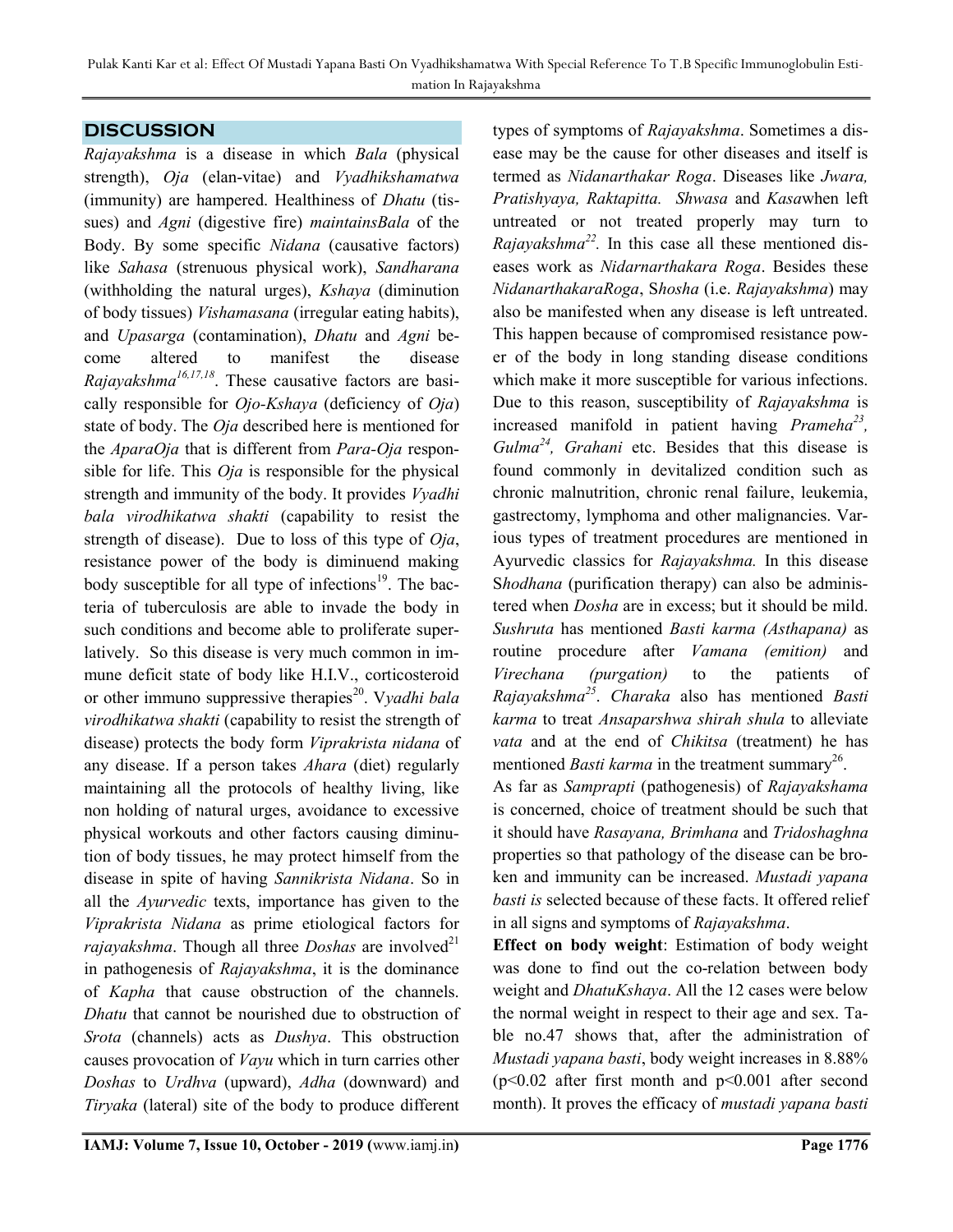in increasing the body weight as well as the potency against rajayakshma as bala mamsa parikshaya is a prime sign of this disease (Table No. 47).



#### percentage of im provem ent

Effect on Immunoglobulin: The Table 48 shows the effect of mustadi yapana bastion T.B. specific IgG and IgM values. The total reduction of IgG value is 23.11% ( $p<0.05$ ) and IgM value is 10.63% (p value insignificant). The result revealed may be due to wide range of deviation of the values. Moreover in one case, IgG value was increased after treatment. When all the signs and symptoms are improving, body weight is increasing; increase in IgG level is not always bad. "Immunologically weak patients will develop an anergic condition brought about, at least in part, by the bacillus itself. A successful therapy, observed through improving clinical signs and culture negativisation, is often accompanied first by an increase in IgG titres followed by decreasing IgG titres during therapy, provided the therapy was not given too late. If the therapy is failing, or if the patient is relapsing, the IgG titres will again increase". All patients having elevated IgM titres showed lowered values after treatment except one. In two cases IgM values were within normal limit initially, which increased

after therapy though those values were also within pathological limit. Probably this factor makes the IgM result statistically insignificant. So it can be said that Mustadi Yapana Basti has definite role on Vyadhikshamatwa (T.B. specific Immunity).

Effect on Haematological values: Maximum number of patients had Hb% level in between 9-11gm% (mean 10.25). After treatment with Mustadi Yapana *Basti* it is improved up to 12.60% (mean 11.54  $p$ 0.001). This result is highly significant. E.S.R. shows decline by 37.88%. The initial mean score was 86.67/ 1<sup>st</sup> hour, which was reduced to 58.83/1<sup>st</sup> hour showing highly significant improvement ( $p$ < 0.001). In all cases TLC was in between 4000-11000/cmm of blood. There is no relation between TLC and Post primary Tuberculosis; because at that case TLC may be normal, low or high. In our study, all patients show lymphocyte and Monocyte count within normal level. Lymphocytosis and Monocytosis are sometimes present as Haematological findings in Tuberculosis $^{27}$ .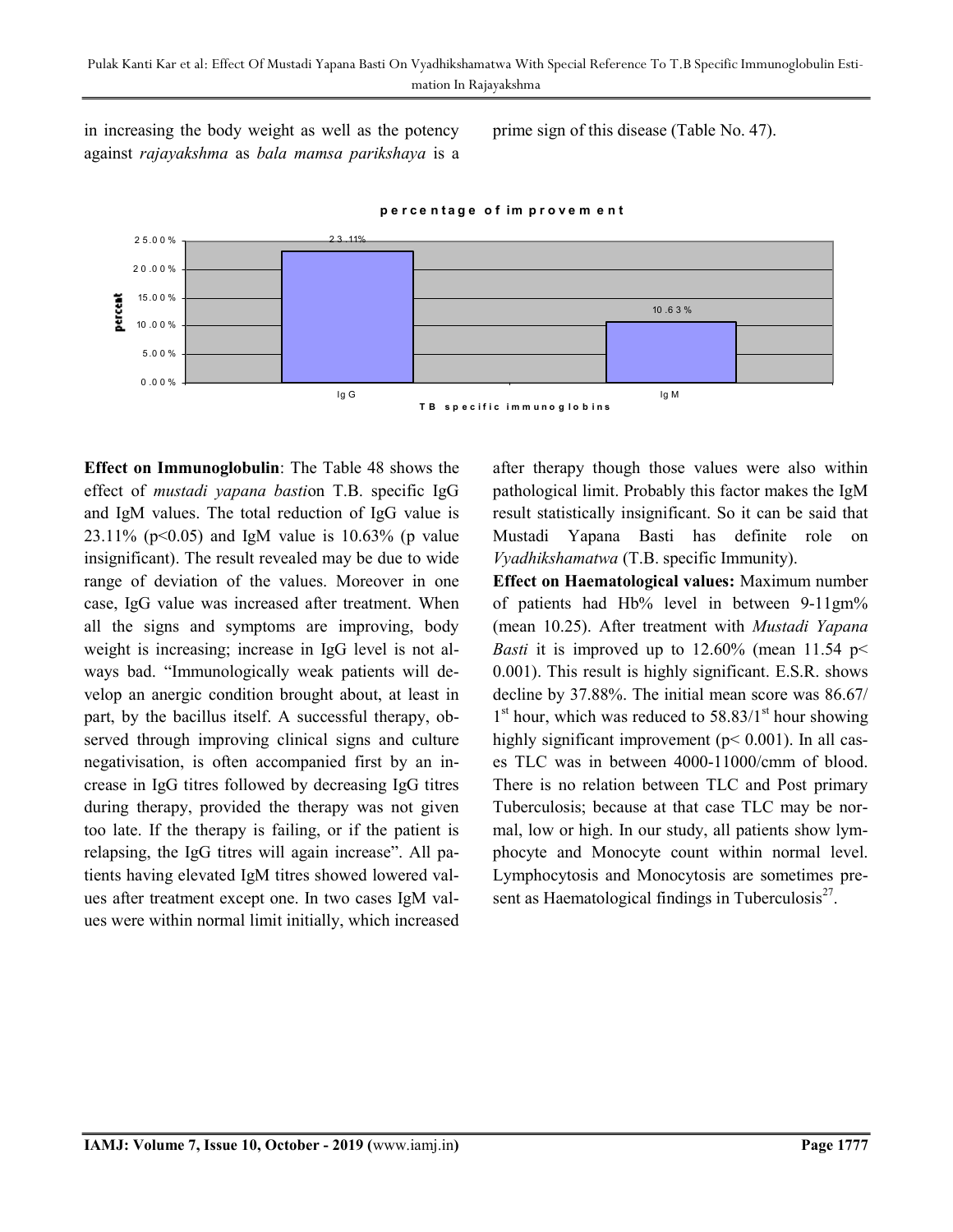

# Improvement in various criterias

## Mechanism of Action:

A person having good quality of Bala may overcome many types of disease<sup>28</sup>. Basti enhances Bala immediately<sup>29</sup>. It is also indicated in the complications due to excessive sex in the Pariharakala (time period for prohibited activity)<sup>30</sup>. It has also Rasayana Guna. Rasayana means which maintains the flow of Poshaka rasa (nutrients). Rasayana generally is Agnivardhaka (enhancer of digestive fire) and Sroto Vishodhaka (channel purifier) in nature<sup>31</sup>. At the same time it improves the quality of rasa Dhatu and Dhatwagni (metabolic enzymes). As a result, formation of better Dhatu takes place. Yapana Basti is a special group of Basti which is used to increase Bala, Mamsa and Shukra. These are also indicated in Kshayaja Rogas appearing as consequences of prohibited act during Parihara Kala<sup>32</sup>. It is a very safe and efficacious Basti, which prolongs life and stays inside the body for a long time<sup>33</sup>. Considering these facts, Mustadi yapana basti was selected which have Shodhana as well as Rasayana property. Moreover, Mustadi yapana basti is the best among all Yapana  $\hat{b}$ asti<sup>34</sup>. All the *Dhatus* gets nourished by Mustadiyapana basti enhancing body's own Dhatwagni to maintain Dhatusamya (homeostasis) and to increase the resistance of the body towards the invasion of the disease.

## **CONCLUSION**

Considering the broad spectrum pharmacological action of Mustadi yapana basti it can be concluded that it is much better option for treating disease like Rajayaksma as well as resistant variant of Tuberculosis. The treatment also reduces the cost and chance of adverse effect of the Modern drugs used in T.B. Further study should also be carried out in large sample to establish the role of the said therapy in this disease.

#### REFERENCES

- 1. Shastri Ambikadutta, editor, eleventh edition. Sushruta Samhita, Uttaratantram, Shoshapratishedha, Chapter 41, verse 5. Varanasi: Chaukhamba Sanskrit Bhawan. 1998
- 2. Sharma Shibaprasad, editor,  $2<sup>nd</sup>$  edition. Ashtanga Samgraha. Nidana sthanam, Rajayakshmanidanam, Chapter 5, verse 2. Varanasi: Chaukhamba Sanskrit Series office. 2008
- 3. Sharma Shibaprasad, editor, 2<sup>nd</sup> edition. Ashtanga Samgraha. Nidana sthanam, Rajayakshmanidanam, Chapter 5, verse 2. Varanasi: Chaukhamba Sanskrit Series office. 2008
- 4. Acharya Jadavaji Trikamji, editor, (Reprint edition). Charaka Samhita, Chikitsasthana, Rajayakshmachikitsitam, Chapter 8, Verse 13.New Delhi: Rastriya Sanskrit Samsthan, 2006;
- 5. Acharya Jadavaji Trikamji, editor, (Reprint edition). Charaka Samhita, Chikitsasthana, Rajayakshmachikitsitam, Chapter 8, Verse 52. New Delhi: Rastriya Sanskrit Samsthan, 2006;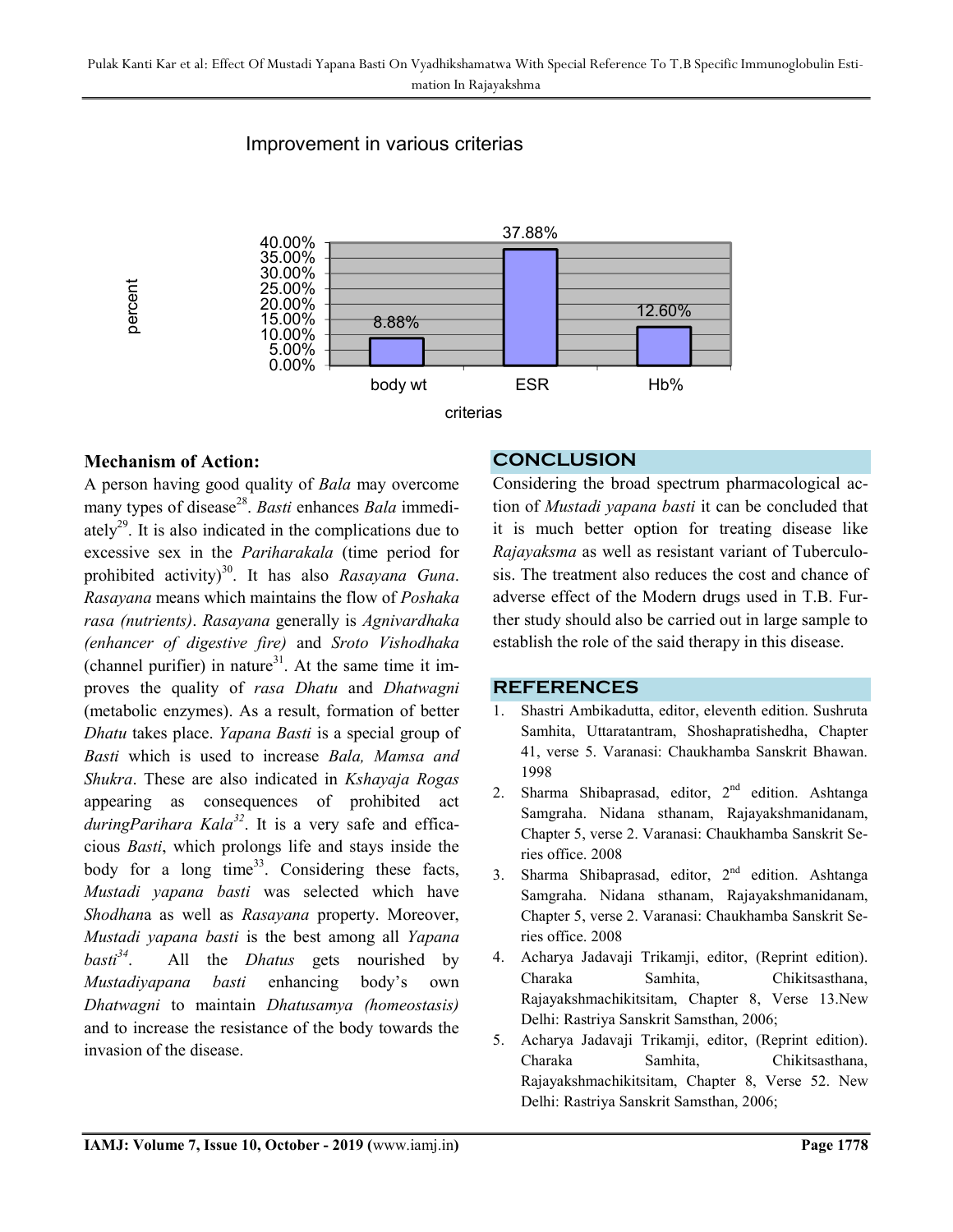- 6. Acharya Jadavaji Trikamji, editor, (Reprint edition). Charaka Samhita, Chikitsasthana, Rajayakshmachikitsitam, Chapter 8, Verse 64.New Delhi: Rastriya Sanskrit Samsthan, 2006;
- 7. Sharma Shibaprasad, editor,  $2<sup>nd</sup>$  edition. Ashtanga Samgraha. Nidana sthanam, Rajayakshmanidanam, Chapter 5, verse 7. Varanasi: Chaukhamba Sanskrit Series office. 2008
- 8. Acharya Jadavaji Trikamji, editor, (Reprint edition). Charaka Samhita, Chikitsasthana, Rajayakshmachikitsitam, Chapter 8, Verse 53-56.New Delhi: Rastriya Sanskrit Samsthan, 2006;
- 9. www.cdc.gov/tb/statistics
- 10. www.tbfacts.org/tb-statistics.html
- 11. www.tbfacts.org/tb-statistics-india.html
- 12. Das P.C. author, 3rd edition. Text Book of Medicine, Current, 2007
- 13. Acharya Jadavaji Trikamji, editor, (Reprint edition). Charaka Samhita, Siddhisthana, Uttarbastisiddhi, Chapter 12, Verse 15 (1).New Delhi: Rastriya Sanskrit Samsthan, 2006;
- 14. Acharya Jadavaji Trikamji, editor, (Reprint edition).Charaka Samhita, Siddhisthana, Bastisutriyamsiddhi, Chapter 3, Verse 24-25.New Delhi: Rastriya Sanskrit Samsthan, 2006;
- 15. Acharya Jadavaji Trikamji, editor, (Reprint edition). Charaka Samhita, Siddhisthana, Uttarbastisiddhi, Chapter 12, Verse 15 (1).New Delhi: Rastriya Sanskrit Samsthan, 2006;
- 16. Sharma Shibaprasad, editor,  $2<sup>nd</sup>$  edition. Ashtanga Samgraha. Nidana sthanam, Rajayakshmanidanam, Chapter 5, verse 4. Varanasi: Chaukhamba Sanskrit Series office. 2008
- 17. Sharma Shibaprasad, editor, 2<sup>nd</sup> edition. Ashtanga Samgraha. Nidana sthanam, Rajayakshmanidanam, Chapter 5, verse 12. Varanasi: Chaukhamba Sanskrit Series office. 2008
- 18. Acharya Jadavaji Trikamji, editor, (Reprint edition). Charaka Samhita, Chikitsasthana, Rajyakshmachikitsitam, Chapter 8, Verse 7, 12.New Delhi: Rastriya Sanskrit Samsthan, 2006;
- 19. Acharya Jadavaji Trikamji, editor, (Reprint edition). Charaka Samhita, Chikitsasthana, Jwarachikitsitam, Chapter 3, Verse 167, 12.New Delhi: Rastriya Sanskrit Samsthan, 2006;
- 20. Das P.C. author, 3rd edition. Text Book of Medicine, Current, 2007
- 21. Sharma Shibaprasad, editor, 2nd edition. Ashtanga Samgraha. Nidana sthanam, Rajayakshmanidanam, Chapter 5, verse 12. Varanasi: Chaukhamba Sanskrit Series office. 2008
- 22. Acharya Jadavaji Trikamji, editor, (Reprint edition). Charaka Samhita, Nidanasthana, Apasmaranidanam, Chapter 8, Verse 16-19.New Delhi: Rastriya Sanskrit Samsthan, 2006;
- 23. Acharya Jadavaji Trikamji, editor, (Reprint edition). Charaka Samhita, Chikitsasthana, Pramehachikitsitam, Chapter 6, Verse 17.New Delhi: Rastriya Sanskrit Samsthan, 2006;
- 24. Acharya Jadavaji Trikamji, editor, (Reprint edition). Charaka Samhita, Nidanasthana, Gulmanidanam, Chapter 3, Verse 11.New Delhi: Rastriya Sanskrit Samsthan, 2006;
- 25. Acharya Jadavaji Trikamji, editor, (Reprint edition). Charaka Samhita, Chikitsasthana, Grahanichikitsitam, Chapter 15, Verse 48.New Delhi: Rastriya Sanskrit Samsthan, 2006;
- 26. User's manual, anda-tb, A-60based immune assay, p 23.
- 27. Das P.C. author, 3rd edition. Text Book of Medicine, Current, 2007
- 28. Acharya Jadavaji Trikamji, editor, (Reprint edition). Charaka Samhita, Chikitsasthana, Jwarachikitsitam, Chapter 3, Verse 16.New Delhi: Rastriya Sanskrit Samsthan, 2006;
- 29. Acharya Jadavaji Trikamji, editor, (Reprint edition). Charaka Samhita, Siddhisthana, Kalpanasiddhi, Chapter 1, Verse 29.New Delhi: Rastriya Sanskrit Samsthan, 2006;
- 30. Acharya Jadavaji Trikamji, editor, (Reprint edition). Charaka Samhita, Siddhisthana, Uttarbastisiddhi, Chapter 12, Verse 15.New Delhi: Rastriya Sanskrit Samsthan, 2006;
- 31. Acharya Jadavaji Trikamji, editor, (Reprint edition). Charaka Samhita, Chikitsasthana, Rasayanadhyaya, Chapter 1, Verse 73.New Delhi:Rastriya Sanskrit Samsthan, 2006;
- 32. Acharya Jadavaji Trikamji, editor, (Reprint edition). Charaka Samhita, Siddhisthana, Uttarbastisiddhi, Chapter 12, Verse 15.New Delhi: Rastriya Sanskrit Samsthan, 2006;
- 33. Acharya Jadavaji Trikamji, editor, (Reprint edition). C.P onCharaka Samhita, Siddhisthana, Uttarbastisiddhi, Chapter 12, Verse 17.New Delhi: Rastriya Sanskrit Samsthan, 2006;